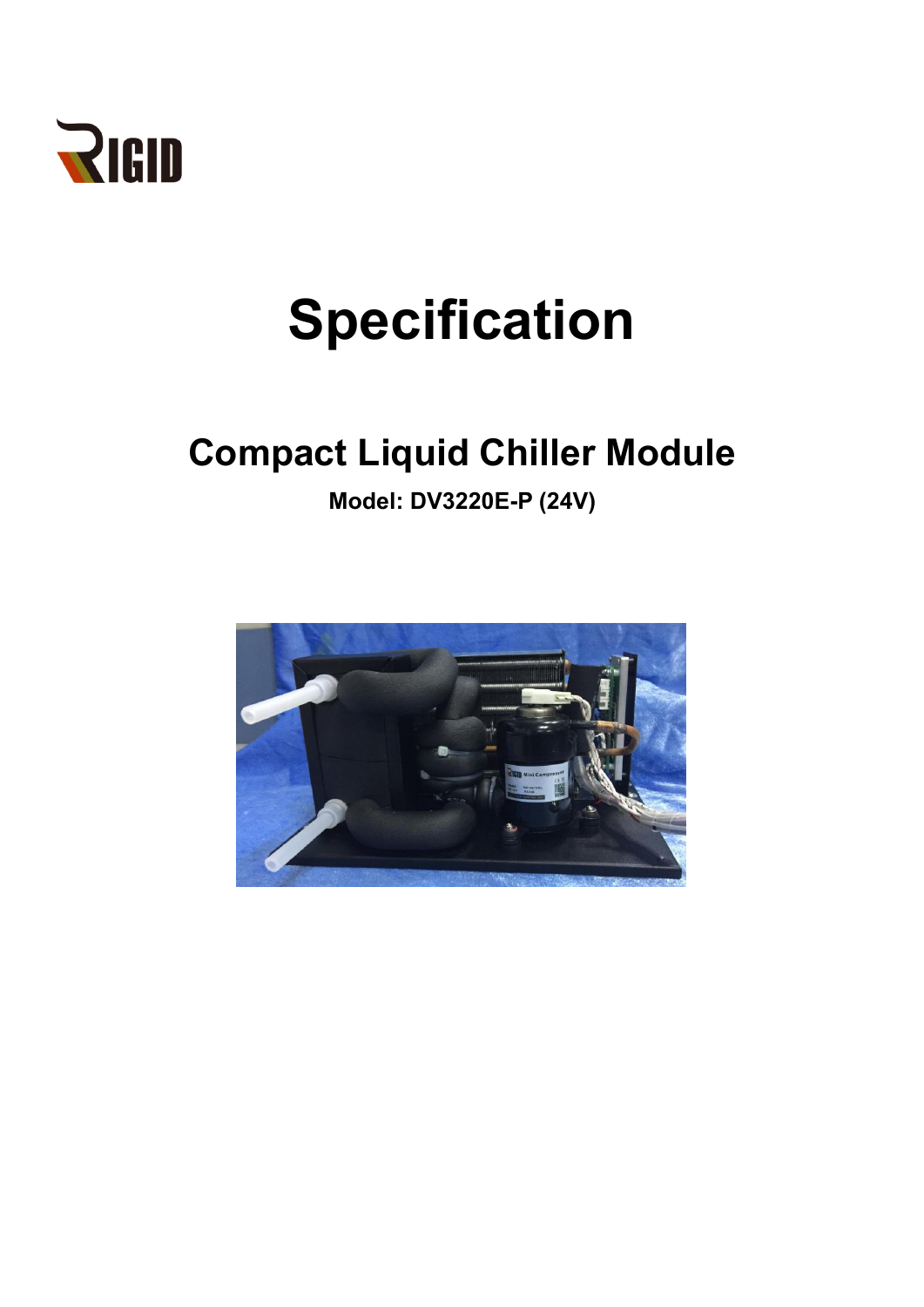## **1-Specification:**

| <b>Model Name</b>         | DV3220E-P                     |  |
|---------------------------|-------------------------------|--|
| DC Compressor Model       | QX3202VDL                     |  |
| Refrigerant               | R134a                         |  |
| <b>Rated Voltage</b>      | 24 <sub>V</sub>               |  |
| Voltage Range             | 20 V - 32 V                   |  |
| Start-up Voltage          | <b>20V</b>                    |  |
| <b>Temperature Range</b>  | $-16C \sim 30C$ degree        |  |
| Max Current               | 12A                           |  |
| <b>Cooling Capacity</b>   | 100W~550 W                    |  |
| <b>Capillary Tube</b>     | $\Phi$ 2 * 0.8 m              |  |
| <b>Work Current Range</b> | $2.1 - 8A$                    |  |
| <b>Noise</b>              | $40 \downarrow$ dB(A)         |  |
| Vibration                 | $≤$ 0.65 m/s2                 |  |
| N.W                       | 8.82lbs/4.0 Kgs               |  |
| Motor Speed               | $2000 \sim 4500$ rpm          |  |
| <b>Driver Board</b>       | Variable Frequency Controller |  |

### **2-Other Parameters:**

| Item                                                     | Standard                                                                                                            | Overload           | <b>Note</b>                                                                             |  |
|----------------------------------------------------------|---------------------------------------------------------------------------------------------------------------------|--------------------|-----------------------------------------------------------------------------------------|--|
| <b>Compression Ratio</b>                                 | < 6                                                                                                                 | < 8                | Compressor will shut<br>down for protection<br>when temp reach to<br>$105^\circ$ degree |  |
| Discharge Temp                                           | 84° degree                                                                                                          | $105^\circ$ degree |                                                                                         |  |
| <b>Start-up Pressure</b>                                 | Only when system's high-low pressure under balance can<br>operate compressor (Compressor has this built-in setting) |                    |                                                                                         |  |
| Water pressure test for<br>strength and tightness (Low)  | 7.45MPa $(76 \text{ kg/cm}^2)$                                                                                      |                    |                                                                                         |  |
| Water pressure test for<br>strength and tightness (High) | 16.2MPa (165 kg/cm <sup>2</sup> )                                                                                   |                    |                                                                                         |  |
| Max Tilt Angle                                           | 40° Degree                                                                                                          |                    |                                                                                         |  |
| <b>Compressor Protection</b>                             | <b>Controller Automatic Protection</b>                                                                              |                    |                                                                                         |  |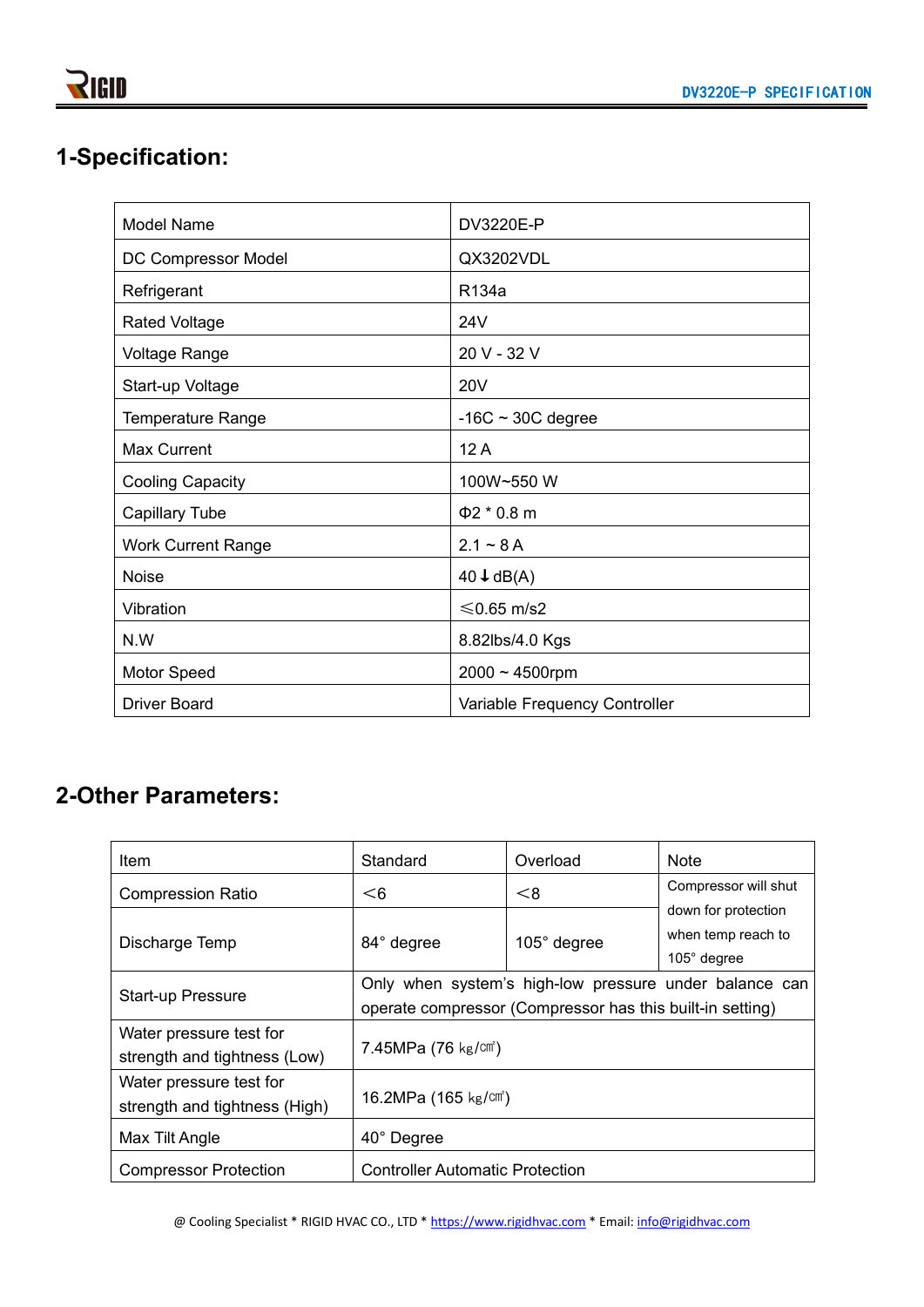#### **3. Small Water Circulating Cooling System**

The diagram are just for reference only. We're able to customize according to users' demand for whole system optimization.



@ Cooling Specialist \* RIGID HVAC CO., LTD \* <https://www.rigidhvac.com> \* Email: [info@rigidhvac.com](mailto:info@rigidhvac.com)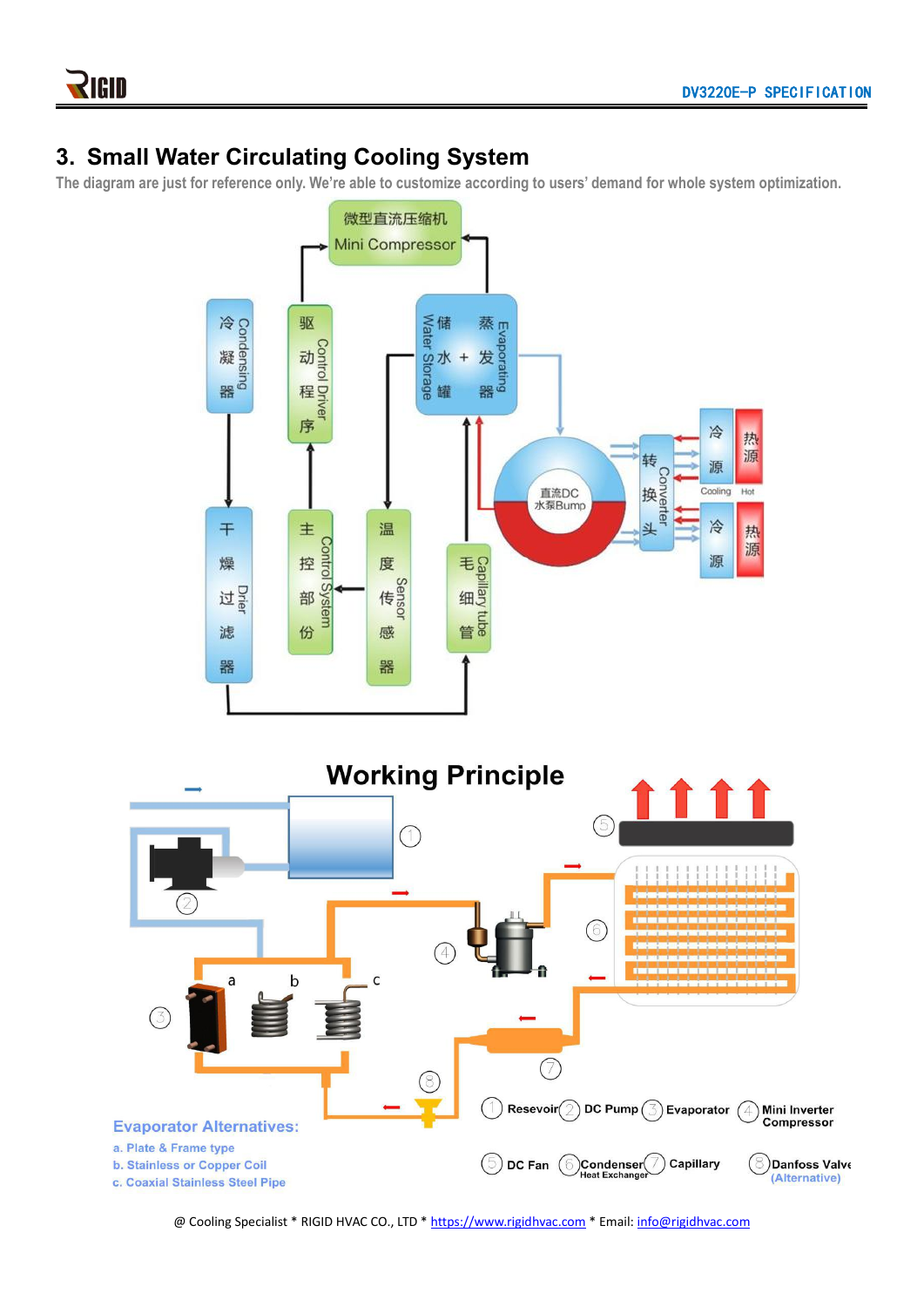

- ② **PWN speed control terminal (0~5V,1K~10KHz).**
- ③ **Fault alarm compressor failure alarm, high level-normal, low level-failure.**
- ④ **Connecting lines (Any direction connecting the compressor).**
- ⑤ **TTL communication port.**
- ⑥ **0~5V to adjust the speed.**
- ⑦ **Terminal for potentiometer with 50kohm to adjust speed.**
- ⑧ **Control program edit input socket.**
- ⑨ **Green LED.**
- ⑩ **Red LED.**

# **The Driver Board Wiring Diagram**

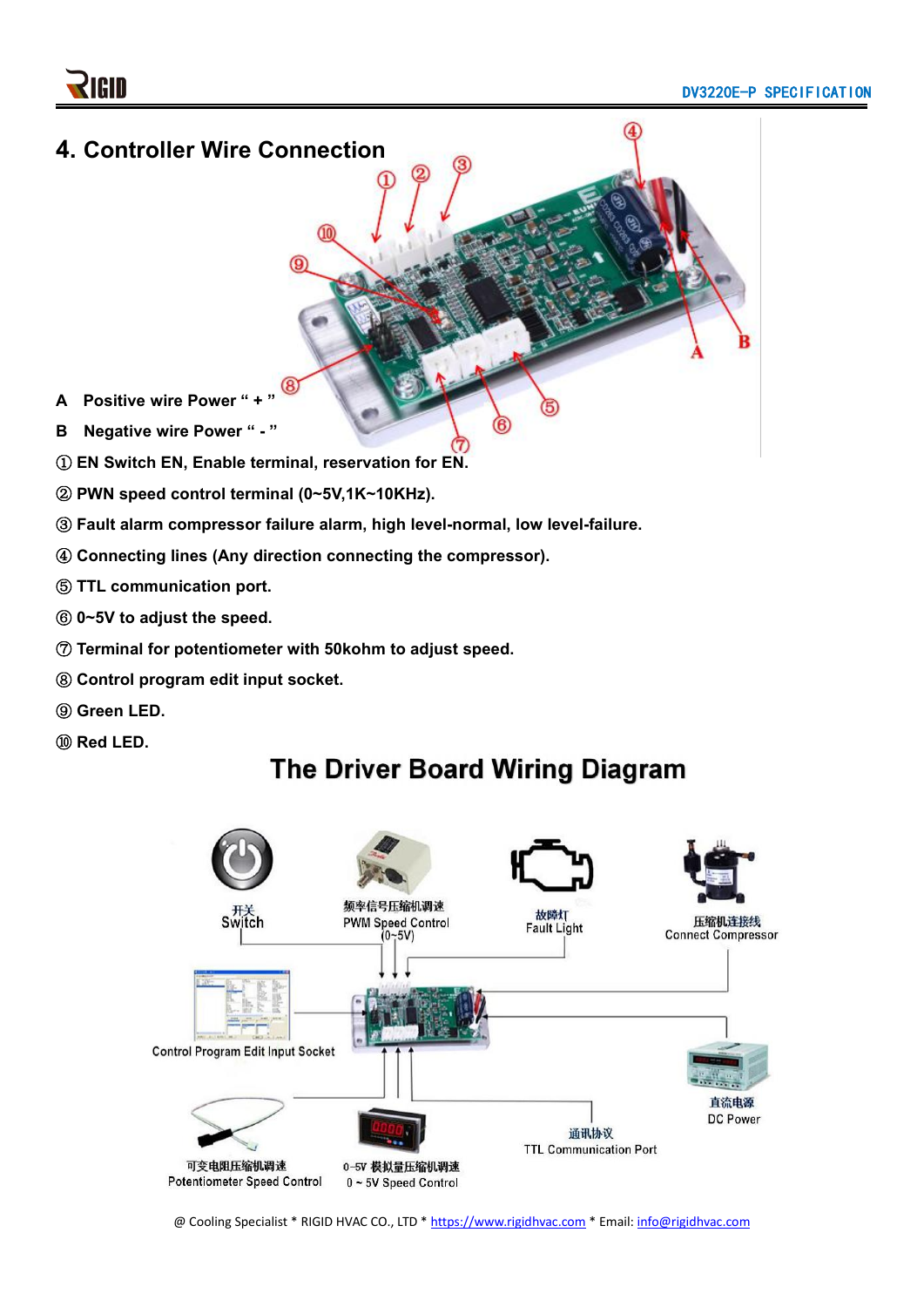#### **5. Attentions:**

1. Please check evaporator & condenser installation properly, when compressor is failed or poor refrigerating. Make sure the system is complete vacuum and no water inside. Refrigerant oil lacking also leads to poor refrigerating capacity.

2. Notice, Refrigerant oil will be released when we are charging refrigerant gas. Make sure the compressor has enough refrigerant oil (25g). Or compressor motor will face possible jammed or stuck due to oil lockage.<br>3. Important Functional Description:

3.1 The controller adopts analog signal control, set by communication mode. The control mode will not be saved.

3.2 Communication control mode please follows the communication protocol MODBUS RTU. (**\* Details please**

#### **check the attached file.**)

3.3 Under analog signal control, there are 3 types of instructions: constant pressure simulation instruction, variable resistor speed and Variable frequency speed. The highest is priority. (The default input instruction is 0).

▲The corresponding relation between simulation instruction and speed is straight line. 0V-0.5V corresponds stop,

it starts to work when instruction is more than  $0.7V$ ;  $0.7V - 5V$  corresponds 2000rpm  $\sim 6000$ rpm

▲The corresponding relationship between frequency instruction and speed is straight line. 300~500Hz corresponds stop and 1000Hz starts to work; 1000~10000Hz corresponds 2000rpm  $\sim 6000$ rpm

▲Variable resistance speed, 50k stops, 30k ~ 0k corresponds to 2000 RPM to 6000 RPM

#### 3.4 Controller

This controller has two LED lights (Red and Green), following are definitions:

| <b>Controller State</b>          | <b>Green Light</b>                                                            | <b>Red Light</b>                                                              |
|----------------------------------|-------------------------------------------------------------------------------|-------------------------------------------------------------------------------|
| <b>Motor Standby</b>             | Twinkle (On-0.25s, Off-0.25s)                                                 | Off State                                                                     |
| Motor Fault                      | Off State                                                                     | Twinkle "N" (On-0.25s, Off-0.25s), then off 2s.<br>(N is the Fault Signal)    |
| <b>Motor Normal</b><br>Operation | Twinkle (On-0.25s, Off-0.25s)<br>Red light is off when the green light is on. | Twinkle (Off-0.25s, On-0.25s)<br>Red light is on when the green light is off. |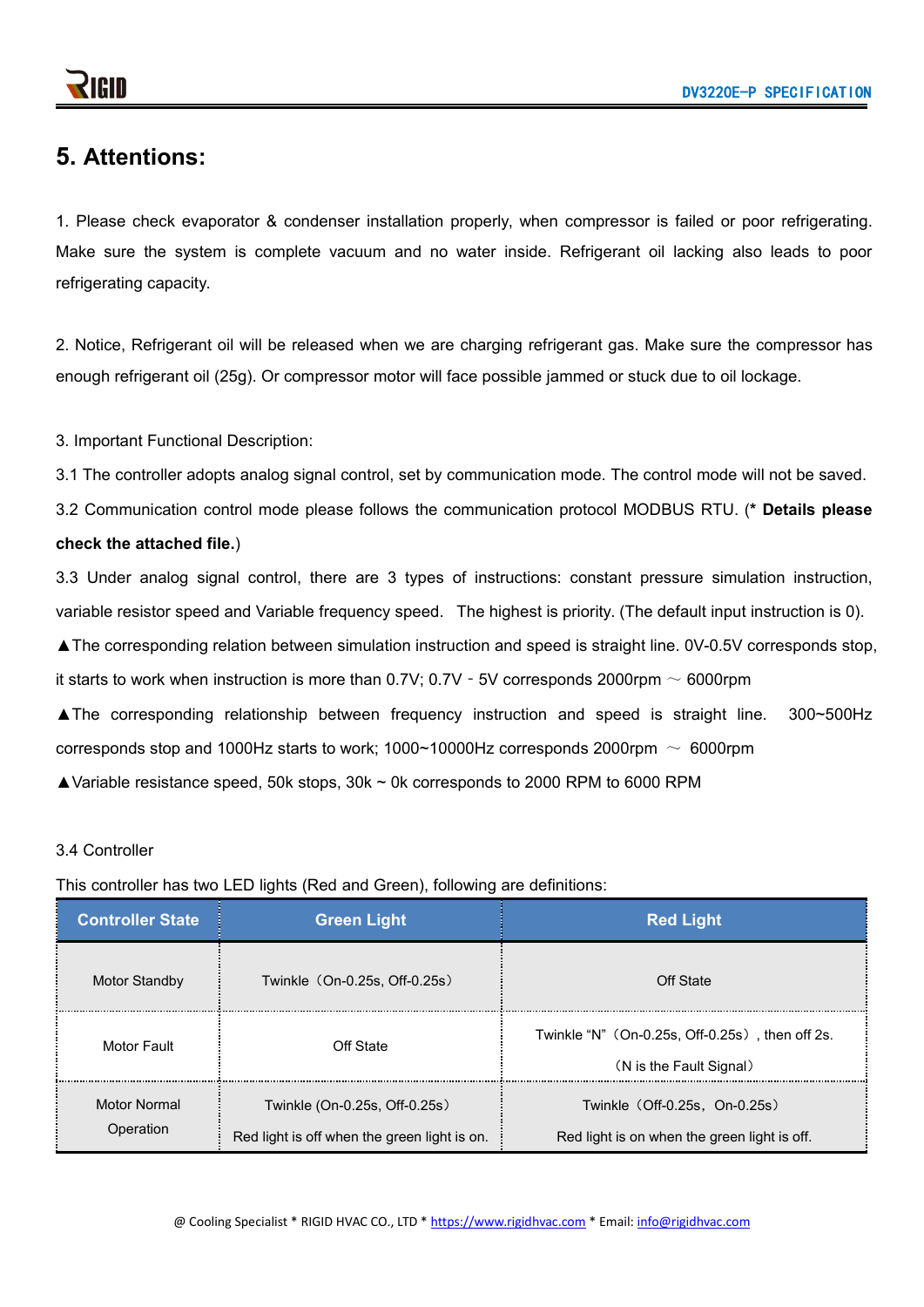#### 3.5 Trouble Shooting Manual

| <b>Signal</b>  | <b>Fault Type</b>                | <b>State</b>                                                                                                                                                                             |
|----------------|----------------------------------|------------------------------------------------------------------------------------------------------------------------------------------------------------------------------------------|
|                | Over-Current                     | Controller will report over-current fault when current reaches 30A. It<br>recovers after 3mins. Compressor need to be restarted if current is<br>overloaded for 7 times within 1 hour.   |
| $\overline{2}$ | Motor Block up                   | Controller will stop if motor block up, it will recover after 3mins. However,<br>it takes 10mins to recover if motor block up 3 times continuously.                                      |
| 3              | Temperature sensor<br>failed     | Controller won't work if temperature sensor fails to connection.                                                                                                                         |
| 4              | Inverter temperature<br>overload | Power Module, Max temperature is $105^{\circ}$ C, it will recover when<br>temperature is $85^{\circ}$ C, controller re-work after 3mins pause if temperature<br>overloads several times. |
| 5              | Bus undervoltage                 | Bus will report default when voltage is less than 8.2V, controller stops.                                                                                                                |
| 6              | Bus overvoltage                  | Bus will report default when voltage is over 17V and recover when<br>voltage below 16V. Controller stop under voltage overloaded.                                                        |
|                | Output default<br>phase          | Compressor can't work if fails to connect the controller. Output default<br>phase, will recover in 3mins.                                                                                |